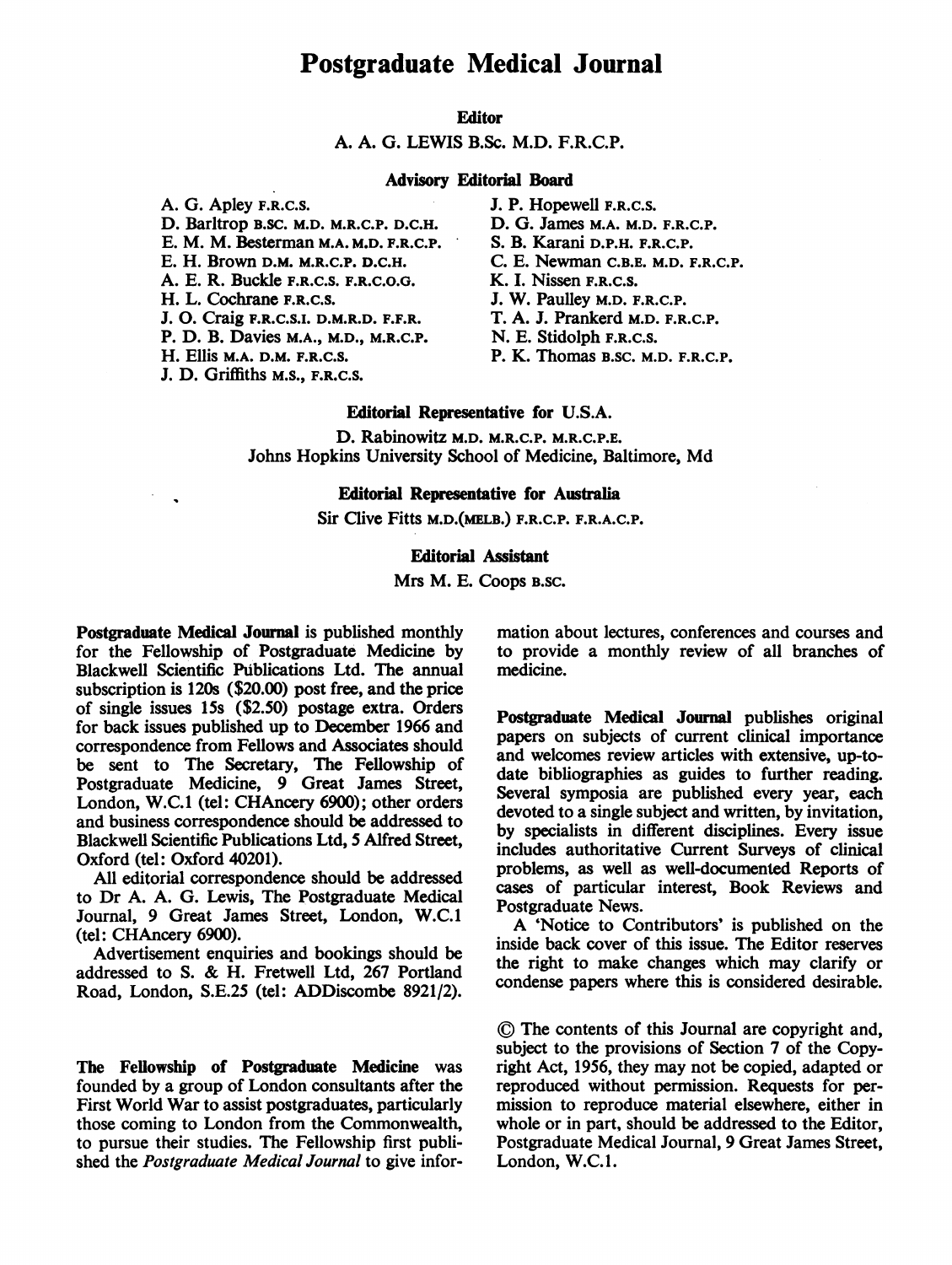# Books received

- Current Concepts in Breast Cancer. Edited by A. SEGALOFF, K. K. MEYER and S. DEBAKEY. Pp. 378 illustrated. Baltimore: Williams & Wilkins. Edinburgh and London: E. & S. Livingstone. 1967. £7 12s. 6d.
- The Treatment of Carcinoma of the Breast. Edited by A. S. JARRETT. Proceedings of Symposium held at Cambridge, 1967 under the auspices ofthe Institute of Hormone Biology and Syntex Pharmaceuticals. Published for Syntex Pharmaceuticals by Excerpta Medica Foundation. Pp. 64 illustrated. London: H. K. Lewis. 1968. 14s.
- Some Recent Advances in Inborn Errors of Metabolism. Edited by K. S. HOLT and V. P. COFFEY. Pp. vii  $+167$ illustrated. Edinburgh and London: E. & S. Livingstone. 1968. 30s.
- Malabsorption Syndromes. By A. C. FRAZER. Pp. viii  $+111$ illustrated. London: William Heinemann Medical Books. 1968. 30s.
- Biological Psychiatry. A Review of Recent Advances. By J. R. SMYTHIES with the collaboration of A. COPPEN and N. KREITMAN. Pp. viii + 112 illustrated. London: William Heinemann Medical Books. 1968. 30s.
- Heredity and Environment in the Functional Psychoses. An Epidemiological Clinical Twin Study. By EINAR KRINGLEN. Pp. 200. London: William Heinemann Medical Books. 1968. 65s.
- Pharmacological Principles and Practice. By W. M. D. PATON and J. P. PAYNE. Pp. ix  $+417$  illustrated. London: J. & A. Churchill. 1968. 75s.
- Insulin, Membranes and Metabolism. By P. REISER. Pp. 156. Baltimore: Williams & Wilkins. Edinburgh and London: E. & S. Livingstone. 1968. 77s. 6d.
- Cross-Reacting Antigens and Neoantigens (with Implications for Autoimmunity and Cancer Immunity). Edited by J. J. TRENTIN. A conference sponsored by the Committee on Tissue Transplantation. May 1967. Pp. 122 illustrated. Baltimore: Williams & Wilkins. Edinburgh and London: E. & S. Livingstone. 1968. 62s. 6d. (bound edition available at 85s.).
- Phenotypic Expression. Immunological, Biochemical and Morphological. A symposium organized by M. N. GOLDSTEIN. Publication of the Tissue Culture Association. Pp. xi + <sup>170</sup> illustrated. Baltimore: Williams & Wilkins. Edinburgh and London: E. & S. Livingstone. 1968. 87s. 6d.
- Cancer of the Head and Neck. By W. S. MACCOMB and G. H. FLETCHER. Pp. xviii + 598 illustrated. Baltimore : Williams & Wilkins. Edinburgh and London: E. & S. Livingstone. 1967. £13 2s. 6d.
- Crosscurrents in Psychiatry and Psychoanalysis. Edited by R. W. GIBSON. Pp. 259. Philadelphia and Toronto: J. B. Lippincott. London: Pitman Medical. 1968. 80s.
- Hypertensive Vascular Disease. Diagnosis and Treatment. By M. MOSER and A. G. GOLDMAN. Pp. xiii + 343 illustrated. Philadelphia: J. B. Lippincott. London: Pitman Medical. 1968. £5 lOs.
- Systemic Mycoses. Edited by G. E. W. WOLSTENHOLME and R. PORTER. Ciba Foundation symposium. Pp. 287 illustrated. London: J. & A. Churchill. 1968. 65s.
- Growth of the Nervous System. Edited by G. E. W. WOLSTEN-HOLME and M. O'CONNOR. Ciba Foundation symposium. Pp. xi + <sup>295</sup> illustrated. London: J. & A. Churchill. 1968. 65s.
- Progress in Medical Laboratory Technique. 4. Edited by F. J. BAKER. Pp. 209 illustrated. London: Butterworths. 1968. 58s.
- The Year Book of the Ear, Nose and Throat (1967-1968 series). Edited by J. R. LINDSAY with a section on Maxillofacial Surgery edited by D. M. LIERLE and W. C. HUFFMAN. Pp. 331 illustrated. Chicago: Year Book Medical Publishers. Chichester: John Wiley. 1968. 94s.
- Foetal and Neonatal Physiology. A Comparative Study of the Changes at Birth. By G. S. DAWES. Pp. 247 illustrated. Chicago: Year Book Medical Publishers. Chichester: John Wiley. 1968. 103s.

#### New Editions

- Recent Advances in Respiratory Tuberculosis. Edited by F. HEAF and N. LLOYD RUSBY. Sixth Edition. Pp. 234 illustrated. London: J. & A. Churchill. 1968. 55s.
- Recent Advances in Medicine. Edited by D. N. BARON, N. COMPSTON and A. M. DAWSON. Pp.  $x + 423$  illustrated. London: J. & A. Churchill. 1968. 65s.
- Medical Treatment. A Textbook of Therapy in Four Volumes. Volume 1: Cardiovascular and Respiratory Diseases including Tuberculosis. Edited by K. MACLEAN and G. SCOTT. Third Edition. Pp. viii + 280. London: J. & A. Churchill. 1968. 40s.
- The Electrical Activity of the Nervous System. By MARY A. B. BRAZIER. Third Edition. Pp. xiv + 317 illustrated. London: Pitman Medical. 1968. 45s.
- Eugene Wolff's Anatomy of the Eye and Orbit. Revised by R. J. LAST. Sixth Edition. Pp. 528 illustrated. London: H. K. Lewis. 1968. £5 5s.

# Book reviews

#### Pain-Psychological and Psychiatric Aspects

By H. MERSKEY and F. G. SPEAR. Pp. viii + 223. London: Bailliere, Tindall & Cassell. 1967. 40s.

This is a much needed book, orientated as it is from a practical clinical psychiatric standpoint. It is clearly and expertly written and the authors can be included in that small band of people who can not only eschew Cartesian dualism but are actually able, when they wish it, to think and express themselves in monistic terms.

At intervals throughout this book the authors refer back

to their own extensive clinical studies and experience. Their text is divided into four main sections. The first section is concerned with problems of definition and with historical contributions. The second and longest section deals with clinical aspects. There are twelve chapters in it devoted to such subjects as prevalence of pain as revealed by clinical and epidemiological studies, descriptive contributions from clinical psychiatry and general medicine, psychodynamic views, insensitivity to noxious stimuli, phantom limb pain and masochism. Overlapping with this section is the next one,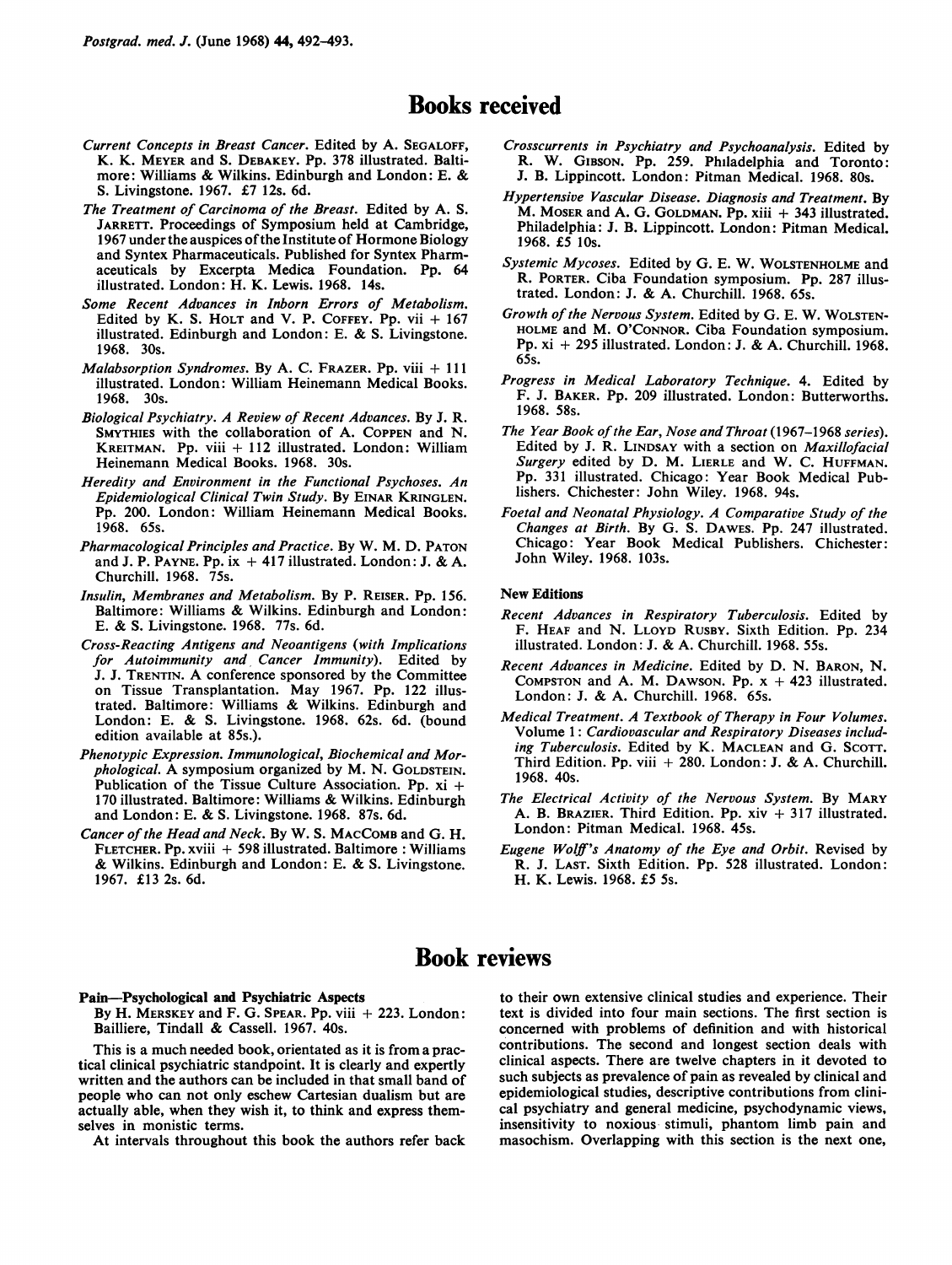# Postgraduate news

## FELLOWSHIP OF POSTGRADUATE MEDICINE

The Fellowship usually holds the following courses each year (approximate dates and times in parentheses):

### Medicine (M.R.C.P.)

General Medicine. Connaught, London Chest, Whipps Cross Hospitals (four weeks, twice yearly, April/May, October/ November), St Stephen's Hospital (evenings, four weeks, twice yearly). Whittington Hospital (evenings, five weeks, twice yearly, May/June, October/November). Queen Mary's Hospital for the East End (weekend, twice yearly, June, December). Ashford Hospital, Middlesex (two Saturdays, twice yearly, May, November).

Infectious Diseases. Hither Green Hospital (weekend, twice yearly, March/November).

Paediatrics (D.C.H.). Princess Louise Kensington Hospital (weekend, twice yearly, March, September/October).

#### Surgery (F.R.C.S.)

General Surgery. Connaught Hospital (weekend, twice yearly, April, September/October). Queen Mary's Hospital for the East End (weekend, once yearly, February). Royal Marsden Hospital (twice yearly, March, September).

General Surgery and Orthopaedics. Fulham Hospital (three weeks, evenings, twice yearly, March/April, September/ October.

Orthopaedics. Rowley Bristow Hospital, Pyrford (three alternate weekends, twice yearly, March/April, September/ October).

Plastic Surgery. Queen Mary's Hospital, Roehampton (weekend, twice yearly, February, September).

#### CURRENT COURSES

General Medicine (M.R.C.P.) Connaught, London Chest and Whipps Cross Hospitals. 10 June to <sup>5</sup> July. Fee 35 guineas. Rheumatology (M.R.C.P.) St Stephen's Hospital, Fulham. Weekend 7, 8 and 9 June. Fee £7 7s.

General Medicine (M.R.C.P.) Queen Mary's Hospital for the East End. Weekend, 15 and 16 June. Fee £4 4s.

Please note that instruction arranged by the Fellowship of Postgraduate Medicine is open only to Associates (annual subscription, 21s.). Detailed syllabuses are published approximately 4-6 weeks before courses begin and are circulated to all Associates. No entries to courses can be accepted in advance of the syllabus being published.

Information regarding courses can be obtained from the office between <sup>10</sup> a.m. and <sup>5</sup> p.m., Mondays to Fridays (Telephone 242-6900), or by writing to the Secretary, Fellowship of Postgraduate Medicine, 9 Great James Street, London, W.C.1.

## THE COMMONWEALTH AND INTERNATIONAL MEDICAL ADVISORY BUREAUX

The Bureaux are maintained by the British Medical Association to provide a personal advisory service to doctors visiting the United Kingdom from all parts of the world. General information, as well as that on postgraduate education and accommodation is given.

All enquiries should be addressed to the Medical Director, Commonwealth and International Medical Advisory Bureaux British Medical Association, Tavistock Square, London, W.C.1.

## **CAMBRIDGE**

#### Cambridge University Postgraduate Medical School

A summary of postgraduate facilities available at Addenbrooke's Hospital from October to July can be obtained from the Secretary of the Medical School. Arrangements can be made for practitioners to attend the practice of the Teaching Hospital Group for short or long periods.

#### Postgraduate Courses

#### At Cambridge:

A 6-day course 'Progress in the Biological Sciences in relation to Dermatology' will be held from 23 to 28 September 1968 in the Chemical Laboratory Lecture Theatre, Lensfield Road, Cambridge.

Two 1-week Refresher Courses for General Practitioners will be held at Addenbrooke's Hospital from <sup>I</sup> to 6 July and <sup>8</sup> to <sup>13</sup> July 1968. Accommodation will be available in Downing College.

Lunch time Forums, 1.15-2.15 p.m., preceded by buffet lunch, 12.30-1.15 p.m., are held at Addenbrooke's Hospital on the first and third Thursday of the month.

A two-day course 'Facts and Facets of General Practice' will be held on Saturday and Sunday <sup>8</sup> and 9 June, in conjunction with the East Anglian Faculty of the College of General Practitioners.

At Ipswich: at the Anglesea Road Wing, East Suffolk and Ipswich Hospital, Clinical Society Meetings will be held on the second Wednesday of the month at 8.30 p.m.

'Friday Club' Discussion Groups for General Practitioners take place on the first and third Fridays each month until 21 July between 1.45 and 2.45 p.m., preceded by buffet lunch.

At Bury St Edmunds: Clinical Meetings, Lunch time forums, and Medical Film/Discussions are held regularly at the West Suffolk General Hospital. Detailed timetables may be obtained from the Clinical Tutor.

At Norwich: Details of the postgraduate education arrangements may be obtained from the Secretary, Norfolk and Norwich Institute for Medical Education, Norfolk and Norwich Hospitals.

A calendar of lectures, seminars and tutorials and further particulars may be obtained from the Secretary of the Medical School, Tennis Court Road, Cambridge.

### LIVERPOOL

University of Liverpool. Courses are held in Anaesthesia, Child Health, Medicine, Obstetrics and Gynaecology, Orthopaedic Surgery, Otorhinolaryngology, Psychological Medicine, Public Health, Radiodiagnosis and Radiotherapy, Surgery, Tropical Medicine and Hygiene and Venereology. After fulfilling the regulations, candidates may become eligible to take the Degrees of Ch.M., M.Ch.Orth. and M.Ch.Otol., and the Liverpool Diplomas, D.P.H., D.P.M., D.T.M.& H., D.M.R.(D) or D.M.R.(T).

The other courses are designed for students working for the London Diplomas.

There is also a day-release course in the Basic Medical Sciences for junior hospital staff.

Further information may be obtained from the Heads of the appropriate departments of the University, Liverpool 3.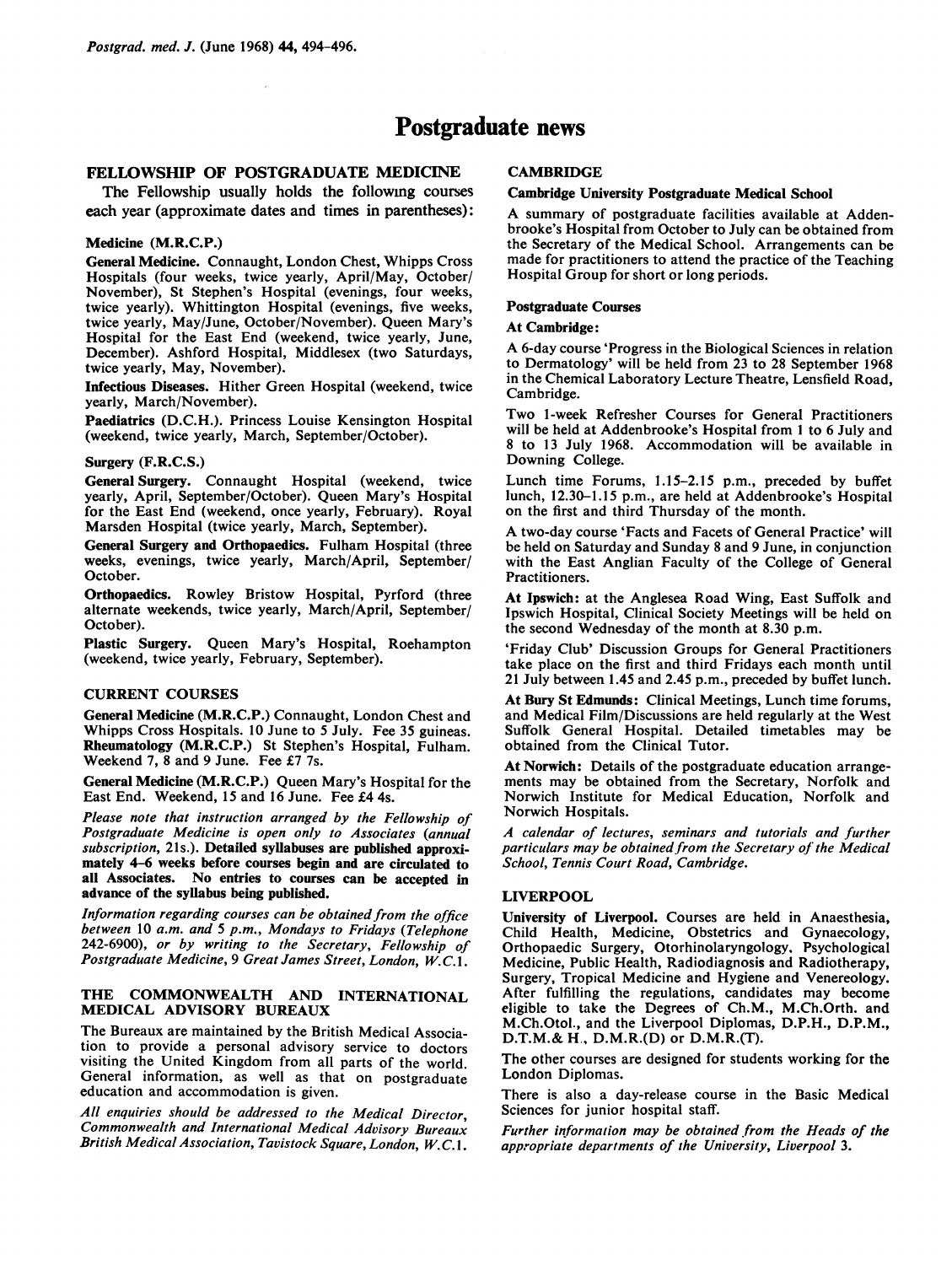## **OXFORD**

University of Oxford. Enquiries about research and specialist training attachments may be addressed to the head of the relevant clinical or laboratory department in one of the teaching hospitals (United Oxford Hospitals, Nuffield Orthopaedic Centre, Warneford and Littlemore Hospitals) or to the Director of Postgraduate Medical Studies. Enquiries about study days and weekly classes at Oxford for M.R.C.P., F.R.C.S., M.R.C.O.G.. F.F.A., D.P.M., D.M.R., candidates from the Oxford region, general practitioner refresher courses, resident obstetric and other clinical attachments, to the Director of Postgraduate Medical Studies, Osler House, <sup>43</sup> Woodstock Road, Oxford, from whom also information about the Medical Centres at Aylesbury, Kettering, Northampton, Reading, Swindon and Wycombe may be obtained.

#### GLASGOW

Surgery. An intensive course of instruction in the basic sciences suitable for candidates preparing for the Primary Fellowship Examination in Surgery is held from October to December. A modified form of the course is available for candidates preparing for the D.A. or F.F.A. examinations. Fee £30.

Anaesthetics. A course for specialist anaesthetists and for those preparing for the final part of the F.F.A.R.C.S. will be held in May. Fee £10 10s.

Medicine. An intensive course on Recent Advances in Clinical Medicine suitable for candidates preparing for the Membership Examination is held twice annually for a fortnight in March and September. Fee £15 15s.

Geriatrics. A course for trainee specialists in Geriatric Medicine or General Practitioners in charge of geriatric beds in hospitals is held in May. Fee £7 10s.

Child Health. A formal course held in May and November for those preparing for the D.C.H. and M.R.C.P. with Child Health as a special subject. Fee £15 15s.

Obstetrics. An intensive week's course of instruction in obstetrics for those preparing for the D.Obst.R.C.O.G. held in September. Fee £7 10s.

Mental Deficiency. An intensive course in Mental Deficiency is held for <sup>3</sup> weeks in October. The course includes lectures and demonstrations in mental handicap and deficiency, instruction in mental testing and visits to institutions. Fee £18.

Introduction to Psychiatry. An intensive course providing <sup>a</sup> general introduction to psychiatry is held for <sup>3</sup> weeks in November. The course includes theoretical and clinical instruction in child psychiatry and psychology and adult psychiatry. It is particularly suitable for medical officers concerned with public health. Fee £18.

Steroid Endocrinology. A course for clinicians and hospital laboratory workers with special interest in Endocrinology and for those in general medicine who wish to have a better understanding of treatment with steroid hormones is held in April. Fee £15.

Diagnostic Virology. A course for experienced laboratory workers who wish to develop diagnostic virology for epidemiological purposes in this country and abroad is held in April. Fee £25.

Histopathology of the Skin. A course for pathologists and those with some training in pathology is held for <sup>1</sup> week in March. Fee £7 10s.

Forensic Medicine. A postgraduate course in the University Department of Forensic Medicine is held for 10 weeks from April to June. Fee £15.

Clinical Attachments. A scheme for clinical attachments in

general medicine, general surgery and various specialties has been arranged to assist those working for higher qualifications. An attachment may be started at any time. No formal instruction is given, but participants can gain intensive clinical experience by following the day-to-day work of a unit in a Glasgow teaching hospital. Fee £5 per month. Registration fee £1 Is.

Teaching Ward Rounds. Each academic term <sup>a</sup> course of ten teaching ward rounds in Medicine is arranged. These occupy one afternoon a week. Fee £8 8s.<br>Radiology. A course in radiological

A course in radiological interpretation for clinicians. Lecture demonstrations on alternate Tuesdays in conjunction with Teaching Ward Rounds. Fee £5 5s.

Dermatology. An intensive week's course in dermatology. Suitable for M.R.C.P. candidates. March. Fee £7 10s.

A week-end course in dermatology. May. Fee £3 3s.

Research Techniques in Experimental Surgery and Anaesthesia. A 2-day course giving an introduction to research techniques in Experimental Surgery and Anaesthesia. March. Fee £3 3s.

Steroid Endocrinology. A course for clinicians and hospital laboratory workers with a special interest in Endocrinology or for those in General Medicine who wish to have a better understanding of treatment with steroid hormones. April. Fee £15.

Medical Ophthalmology. An intensive weekend course on the ophthalmological aspects of general medicine. Suitable for M.R.C.P. candidates. May and October. Fee £5 5s.

### GENERAL PRACTITIONER COURSES

Two Refresher Courses for general practitioners are held annually  $-$  for a fortnight in May and September. Two-week postgraduate residencies are available continuously in maternity hospitals in the Western Region.

Clinical Attachments - continuous. Full-time or part-time attachments to hospital teaching units to enable General Practitioners to increase their experience and keep up to date with recent trends and advances. Fee £1 5s. per week for full-time attachment.

Extended Courses and 1-day course covering selected topics in general subjects or the specialties held in teaching hospitals in Glasgow and principal hospitals in other parts of the Western Region. Meetings are generally held on Sundays from October to May and are arranged by the West of Scotland Faculty of the College of General Practitioners from whom full details are available.

Full-time Course. The Board offers full-time postgraduate courses in Radiology (2 years) and Radiotherapy (2 years). The University offers full-time postgraduate courses leading to the following diplomas:

Diploma in Public Health (1 year)

Diploma in Clinical Psychology (2 years).

Conferences. Specialist conferences on various topics are held twice a year in the Hall of the Royal College of Physicians and Surgeons. In these, invited guests and local speakers discuss current topics and time is provided for audience participation. These conferences are designed particularly for consultants and registrars.

Further information and application forms can be obtained from the Director of Postgraduate Medical Education, The University, Glasgow, W.2.

### NEWCASTLE UPON TYNE

Courses of three to four sessions in various Medical and Surgical subjects on a weekly sessional basis during term-time. Suitable for those preparing for a higher qualification.

Clinical attachments, full-time or part-time, throughout the year.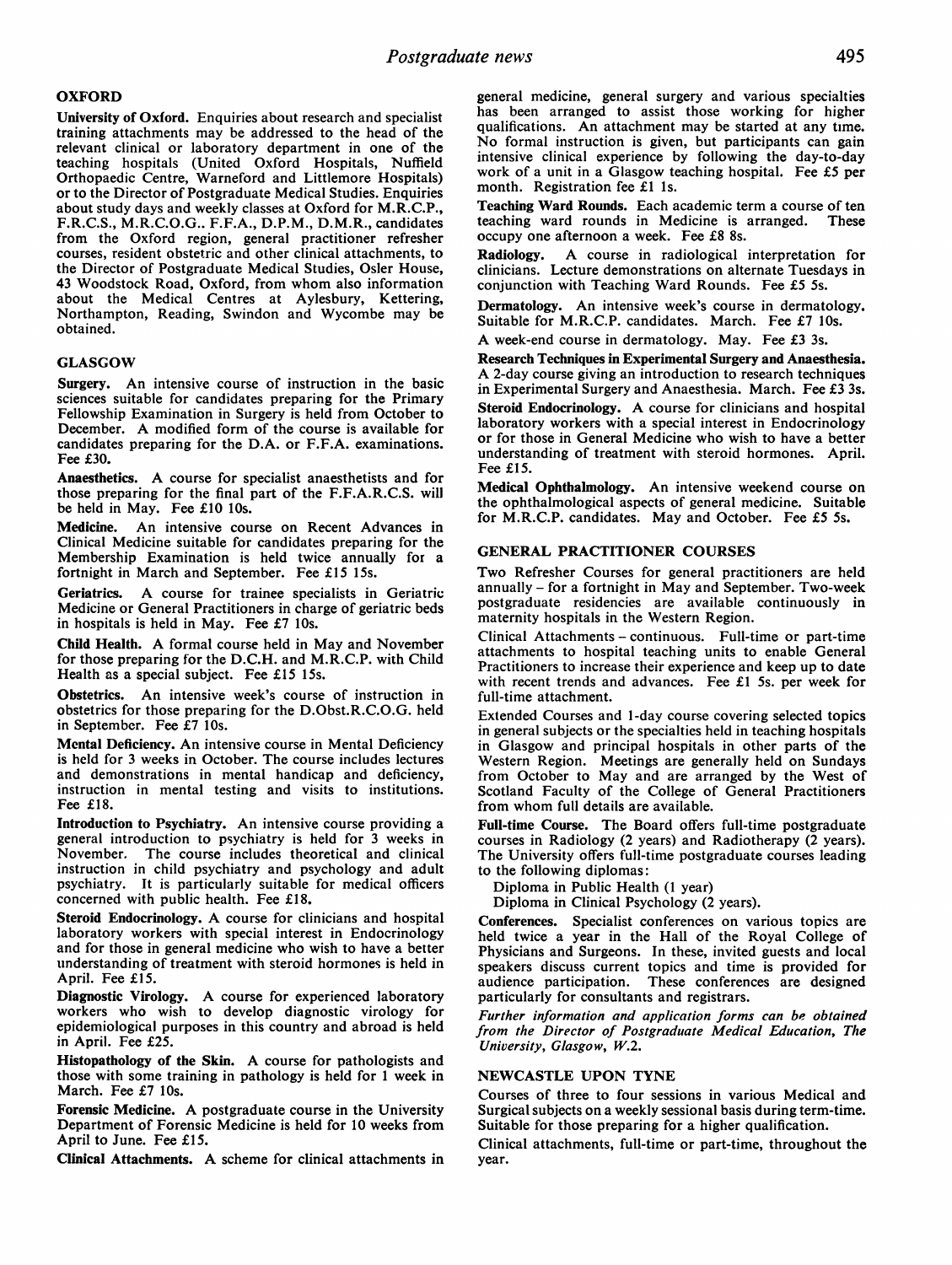Attachments of <sup>1</sup> or 2 weeks for general practitioners in General Medicine, Dermatology, Obstetrics, Paediatrics, Psychiatry, Geriatrics and other subjects by arrangement. Recognized under Section 48 of the N.H.S. Act.

Further details from the Postgraduate Sub-Dean, Organization for Postgraduate Medical Education, The Medical School, The University, Newcastle upon Tyne.

University courses for postgraduate diplomas. D.P.M. and D.P.H. Further details from the Assistant Registrar, D.P.H. Further details from the Assistant Registrar, Medical School, The University, Newcastle upon Tyne.

## THE ROYAL COLLEGE OF GENERAL PRACTITIONERS

#### Medical Recording Service

Kitts Croft, Writtle, Chelmsford, Essex. (Tel. Writtle 316). Selection of titles available on tape (5 in reels running at  $3\frac{3}{4}$  ips). These talks may be borrowed by any doctor anywhere in the world.

New titles available on tape

68-20 The Abortion Act 1967-Dr J. Leahy Taylor (Medi-cal Protection Society). 21 min.

- 68-16 Road Smash rescue is *your* concern----Dr K. Easton. 55 min. 65 slides.
- 68-18 Social work in relation to drug abuse-Mrs Mollie Craven. (Hon. Sec. Association for Prevention of Addiction). 22 min.
- 68-14 A Junkie Talks-a personal story. <sup>19</sup> min. (Only available to medical and medico-social workers.)

## WEST MIDDLESEX HOSPITAL

### Postgraduate Medical Lectures

<sup>5</sup> June: Tumour Growth and Control. Problems and Prospects -Dr K. D. Bagshawe, Fulham Hospital.

<sup>12</sup> June: Human Mycoplasma Infections-Dr H. P. Lambert, St George's Hospital.

19 June: Sex Chromosome Abnormalities-Professor C. J. Dewhurst, Queen Charlotte's Maternity Hospital.

26 June: Megaloblastic Anaemia-Professor D. L. Mollin, St Bartholomew's Hospital.

Wednesdays at 5.0 p.m. in Lecture Theatre, West Middlesex Hospital, Isleworth, Middlesex.